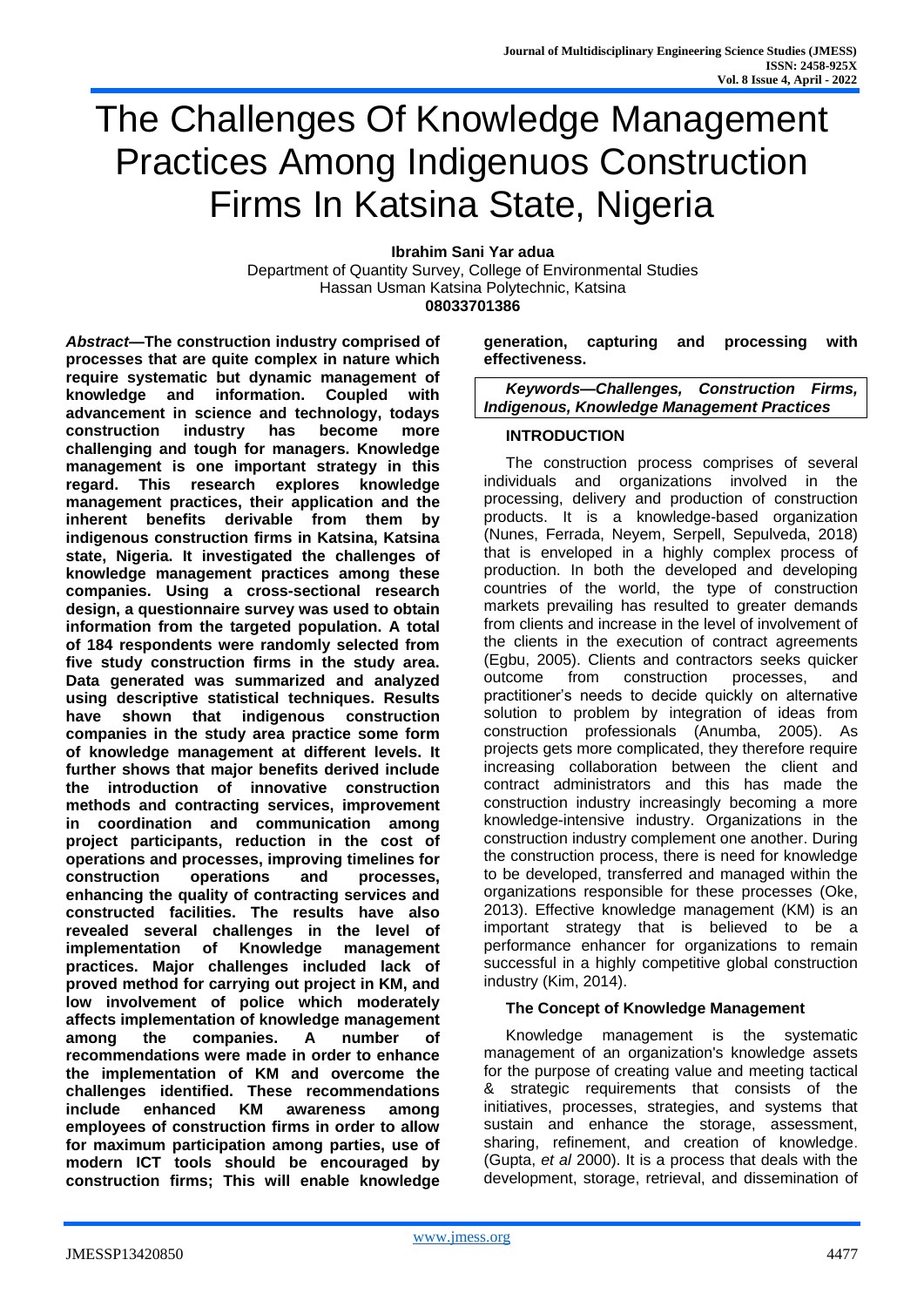information and expertise within an organization to support and improve its business performance.

# **The Practice of Knowledge Management in the Construction Industry**

Knowledge Management Practices are all the actions and activities which are either explicitly intended to perform some Knowledge management function, or those practices which are believed to additionally have Knowledge management dimensions. Four key KM practices are identified in the literature. The two primary knowledge management practices include Knowledge management processes and Knowledge management enablers.

Knowledge management processes according to Gold *et al*. (2001) refer to the acquisition (i.e., capturing knowledge), conversion (i.e., making captured knowledge available), application (i.e., degree to which knowledge is useful), and protection (i.e., security) of knowledge. On the other hand, knowledge management enablers refer to the organizational mechanisms that stimulate creating and developing knowledge within an organization and also facilitate its sharing, diffusion and protection (Lee, Choi 2003). These enablers according to Chuang (2004) comprised of both the technical and social knowledge enablers and they provide a foundation on which effective knowledge management can be built.

The Technical knowledge enablers include a number of information and communication technologies (ICT) such as data processing, storage, communication, and management information systems used by the firm to support and enhance the creation, storage/retrieval, transfer, application, and sharing of organizational knowledge. Information and communication technologies constitute the technical infrastructure that enables firms to Facilitate the rapid collection, storage, and exchange of knowledge; Integrate fragmented flows of knowledge and Create new knowledge. On the other hand, the Social knowledge management enablers are all the components of the construction process that integrate and enhances the volume of knowledge flows originating from different phases of the construction process, department/units and locations through a wide range of information and communication technologies. These enablers more importantly according to Tseng (2008). improve collaboration and teamwork, intensify and expand interactions among its social actors (i.e., employees and departments/units), overcome time and geographic location constraints in communication and coordination, improved the creation, search for, accumulation and diffusion of organizational knowledge, facilitate the storage, arrangement and sharing of organizational knowledge and increase transmission and response speed in business and construction operations by organizing organizational knowledge and making it available whenever and wherever it is needed in the firm.

## **Benefits of Knowledge Management**

Knowledge management is a crucial component to a successful project delivery in the construction industry. It presents a lot of advantages to the parties and stake holders in the construction process. Benefits that are associated with KM practices in the construction industry as summarized by Chuang (2004), Claver-Cortés et al. (2007) and a host of other researchers include the introduction of innovative construction methods and contracting services, improving coordination and communication among project participants, reduction in the cost of operations and processes, improving timelines for construction operations and processes, enhancing the quality of contracting services and constructed facilities, sharing best practices, lessons learned, techniques and processes for construction operations and their management and thereby increasing client satisfaction. Other benefits include the improvement in the overall firm's performance, creating and sustaining competitive advantage, identifying opportunities for new construction projects and markets and developing consciousness within the firm about the idea that knowledge assets do matter.

# **Scope of the Study**

This study is limited to data obtained from selected indigenous construction firms comprising of contractors and consultants in Katsina, Katsina state, Nigeria. It is based on information generated from the selected firms about their respective Knowledge management practices. The respondents involved in the study were made up of Architects, Builders, Quantity Surveyors, Engineers, Estate Surveyors, Land surveyors and other management professionals within the organizations.

# **The Research Methodology**

Research methodology as defined by Fellows & Liu (1997) referred to the principles and procedures of logical thought processes which were applied to a scientific investigation while the method concerned the techniques which were available and those which were actually employed in a research project.

A cross sectional research design was adopted for this research because the information about how Knowledge is managed within indigenous construction firms is subjective; generally based on respondents' views. Thus, it requires a focus from informants 'point of view. The general understanding or the distant panoramic shot is not sufficient to establish this understanding. Second, this design provides a snapshot of knowledge management practices from construction professionals in the construction industry.

## **The Research Population, Sampling Design and Procedure**

In order to effectively satisfy the needs for the study, a fair representation must be obtained for the research. According to Fellows and Liu (2003) a sample should be a good representative of the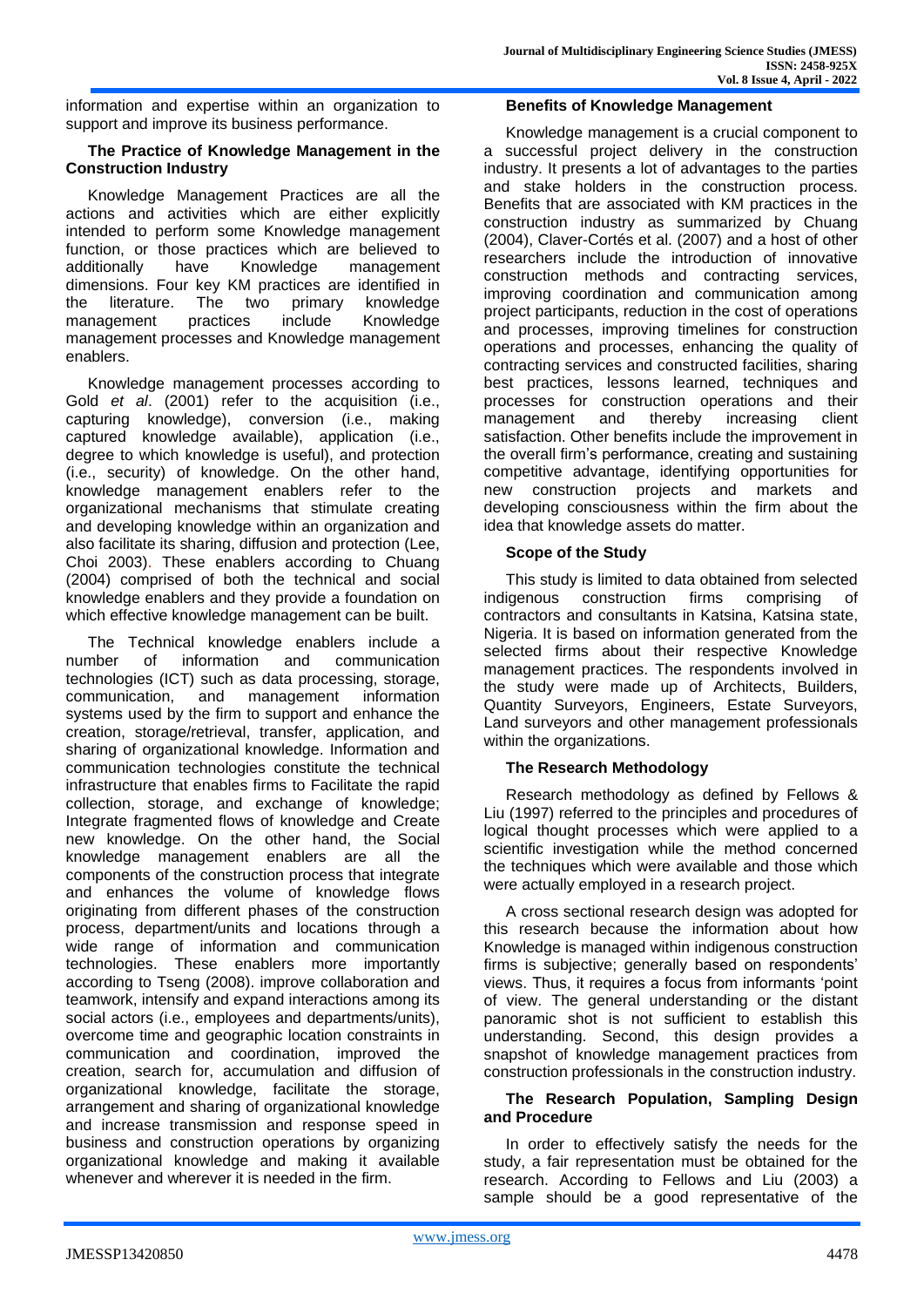population. The research population was made up of professionals from the five selected indigenous construction firms in Katsina state comprising of Akumau Ventures, SIY Consults, Afdin Construction Company, Muntasrab Construction Company and Sabon Aiki, Nigeria Limited made up of an estimated full and part time staff strength of 372. Using the Cochran's formula cited in Bartlett (2001) for determining sample size, (n) of 372, the sample size

for this study was obtained as follows;<br> $N_0 = \frac{p(1-p)z^2}{e^2}$  Where  $-\frac{1}{2}$  $\frac{1}{e^2}$  Where; Z = 1.90 or 1.96 p = 0.5 e=0.05

 $no \times N$ Sample Size =  $n_{o+(N-1)}$ 

 $N_0 = \frac{0.5(1-0.5)1.90^2}{0.05^2} = 361$ 

Sample size for the study  $=\frac{361x372}{361+(372-1)}$ 

Sample size is therefore 134,292/732 =183.4

Or approximately 184 respondents.

## **Data Type, Instruments for Data Collection and Analysis**

Secondary data for the research comprised of records and reports on company operations relevant to the work. Questionnaires were administered to the respondents in order to obtain primary data for the research. The Questionnaires consist of three sections, sections A consist of respondents' information, section B aims at collecting information on knowledge management among the firms while the third section, explores the benefits and challenges of knowledge management practices among the indigenous firms in the study area.

Data generated was analyzed with the aid of the Statistical Packages for Social Science (SPSS 22.0). Data measured on nominal scale were analyzed using descriptive statistics. Inferential statistics was used to analyze data measured on ordinal scale.

#### RESULTS AND DISCUSSIONS

#### **Demographic Information**

With reference to Table 1, of the 184 respondents used in the study, 39.6% were in the age bracket of 41-50 years, 25% of respondents were in the age bracket of 21-30 years, 21.3% in the age bracket of 31-40 years while 14.1% in the age bracket of Above 50 years. A greater percentage of the respondents were old who have stayed long in the industry and have acquired experience. With a *p* value less than 0.01, the difference in the variation among age groups was highly significant. The uniform distribution across age groups was not represented by 25% in each of the age groups.

| Age Group Frequency (n=184) Percentage |     |       |
|----------------------------------------|-----|-------|
| 21-30 years                            | 46  | 25.0  |
| 31-40years                             | 39  | 21.3  |
| 41-50years                             | 73  | 39.6  |
| Above 50 years                         | 26  | 14 1  |
| Total                                  | 184 | 100.0 |

#### **Gender of Respondents**

**Table 1: Age of Respondents**

The results obtained from the analysis shows that there was a highly significant variation in the gender distribution among the respondents with a p<0.000. The males constituted 72.0% of the research sample while the females made up the remaining 28 % of those who participated in the study.

#### **Respondents' Professional Inclination**

The result of the survey in Table 2 showed that 44% of the respondents are Quantity surveyors in their firms and 31.5% were Architects in the firms. Analysis also indicated 11% of the respondents were Engineers, 5.9% of the respondents were Builders, 4.9% of the respondents were Estate Surveyors and 2.7% of the respondents were land surveyors.

#### **Respondents Profession Frequency(n=184) Percentage (%)**

| Architect              | 58  | 31.5  |
|------------------------|-----|-------|
| <b>Builder</b>         | 11  | 5.9   |
| Quantity surveyor      | 81  | 44.0  |
| Engineers              | 20  | 11.0  |
| <b>Estate Surveyor</b> | 9   | 4.9   |
| <b>Land Surveyors</b>  | 5   | 27    |
| Total                  | 184 | 100.0 |

#### **Table 2: Respondents' Professional Inclination**

#### **Level of Respondents' Educational Attainment**

Results in Table 3 shows a significant difference in the educational levels of respondents with the highest composition of 43.4 % of respondents having a Bachelor's degree, 25.5% had a master's degree, 19.7% had Higher National Diploma, 8.1% had Post Graduate Diploma, 0.6% had Ph. D and 2.7% had other qualification. Majority of the respondents had attained minimum academic and professional qualifications. This is a clear indication that the respondents had attained educational statuses to play a role in influencing the economic and social situations of the organizations.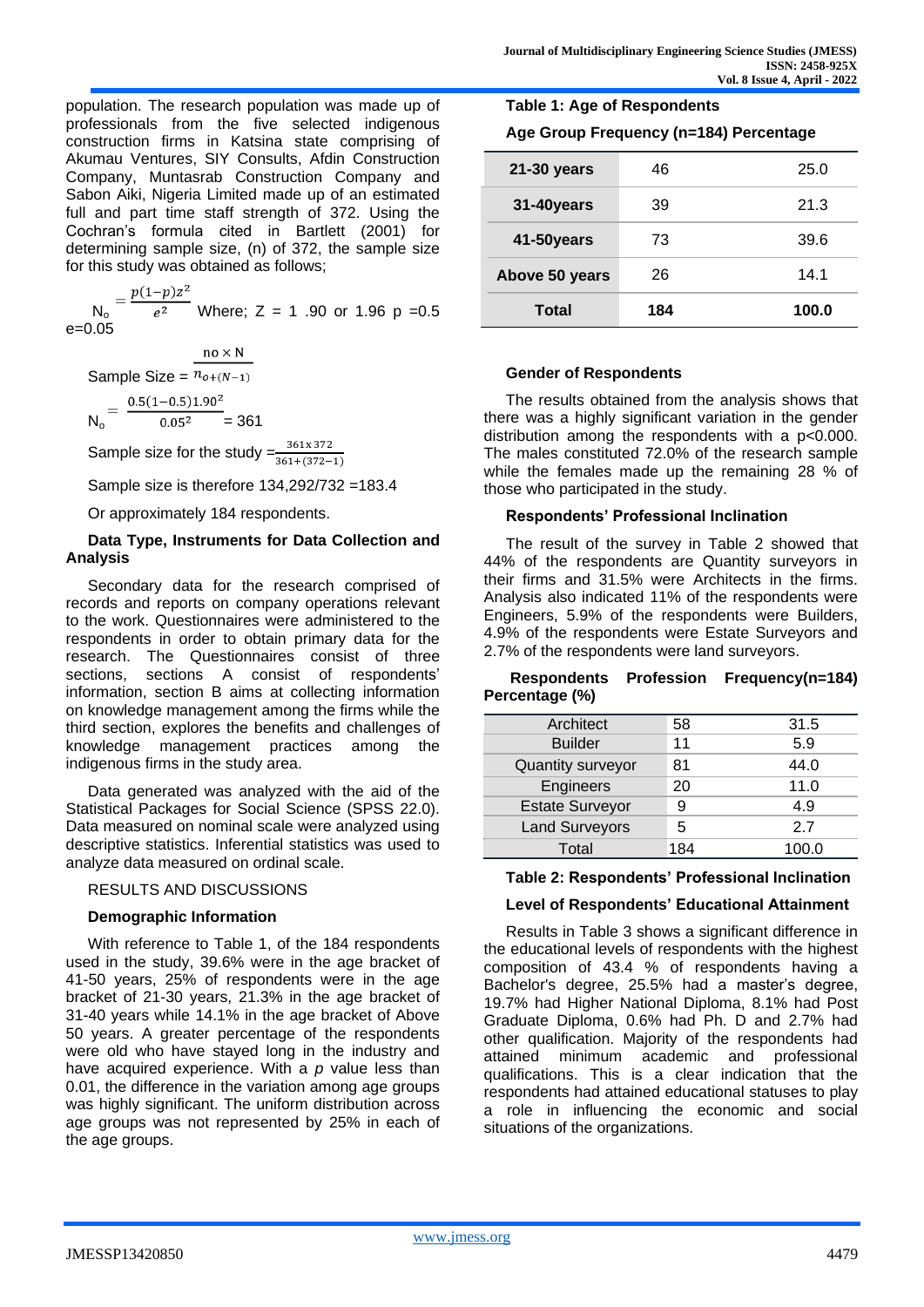**Highest Qualification Frequency(n=184) Percentage**

| <b>HND</b>    | 36  | 19.7 |
|---------------|-----|------|
| B. Sc         | 80  | 43.4 |
| <b>PGD</b>    | 15  | 8.1  |
| M. Sc         | 47  | 25.5 |
| Ph.D          | 1   | 0.6  |
| <b>Others</b> | 5   | 2.7  |
| <b>Total</b>  | 184 | 100  |

**Table 3: Educational Qualification of Respondents** 

## **Working Experience**

Years of service of the respondents in construction business explains their volume of experience gathered and their exposure to construction processes and management; and particularly Knowledge Management. The results presented in Table 4 shows that a greater percentage of the respondents have been in the industry for more than 16 years representing 37.5% of the population. 23.4% of the respondents have been in the industry for 5-10 years, 25.5% have been for less than 5 years and 13.6% of the respondents have been for 11-15years. The mixture with a good composition makes Knowledge management important between the well experienced and the younger members of the industry.

#### **Table 4: Working Experience of the respondents**

**DurationFrequency Percentage**

| 0-4 years      | 47  | 25.5  |
|----------------|-----|-------|
| 5-10years      | 43  | 23.4  |
| 11-15years     | 25  | 13.6  |
| Above 16 years | 69  | 37.5  |
| Total          | 184 | 100.0 |

#### **Benefits of Knowledge Management Among the Construction Firms**

With reference to Table 5, respondents were fully aware of "Introducing innovative construction methods and contracting services" as the main benefit of knowledge management and was ranked  $1<sup>st</sup>$  with a mean of score 4.77. The finding was closely consistent with the results obtained by Liebowitz (2000), Beckam (1997) and Wiig (1999) cited in Davis (2007) in their works that "Developing consciousness within the firm about the idea that knowledge assets do matter." The importance and ranks of other benefits presented by Knowledge management are presented in Table 5 below.

**Table 5: Benefits of Knowledge Management to the construction Firms**

#### **Type of Benefit Mean Score Rank**

| Introducing innovative<br>construction methods and<br>contracting services                                                     | 4.77 | 1st       |
|--------------------------------------------------------------------------------------------------------------------------------|------|-----------|
| Improving coordination and<br>communication among project<br>participants                                                      | 4.61 | 2nd       |
| Reducing the cost of operations<br>and processes                                                                               | 4.47 | 3rd       |
| Improving timelines for<br>construction operations and<br>processes                                                            | 4.36 | 4th       |
| Improving overall firm<br>performance                                                                                          | 4.33 | 5th       |
| Enhancing the quality of<br>contracting services and<br>constructed facilities                                                 | 4.30 | 6th       |
| Increasing client satisfaction                                                                                                 | 4.25 | 7th       |
| Sharing best practices, lessons<br>learned, techniques and<br>processes for construction<br>operations and their<br>management | 4.22 | 8th       |
| Creating and sustaining<br>competitive advantage                                                                               | 4.19 | 9th       |
| Identifying opportunities for new<br>construction projects and<br>markets                                                      | 4.13 | $10^{th}$ |
| Developing consciousness within<br>the firm about the idea that<br>knowledge assets do matter.                                 | 4.07 | $11^{th}$ |

#### **Identifying Various Knowledge Management Practices**

Several Knowledge Management Practices were discovered among the construction firms by this study each at different levels and efficiencies. However, respondents were generally of the opinion that "Knowledge Management Processes" highly affects knowledge management practices and was ranked 1<sup>st</sup>. Other Knowledge management practices by the firms and their respective ranks of influence are presented in Table 6 below.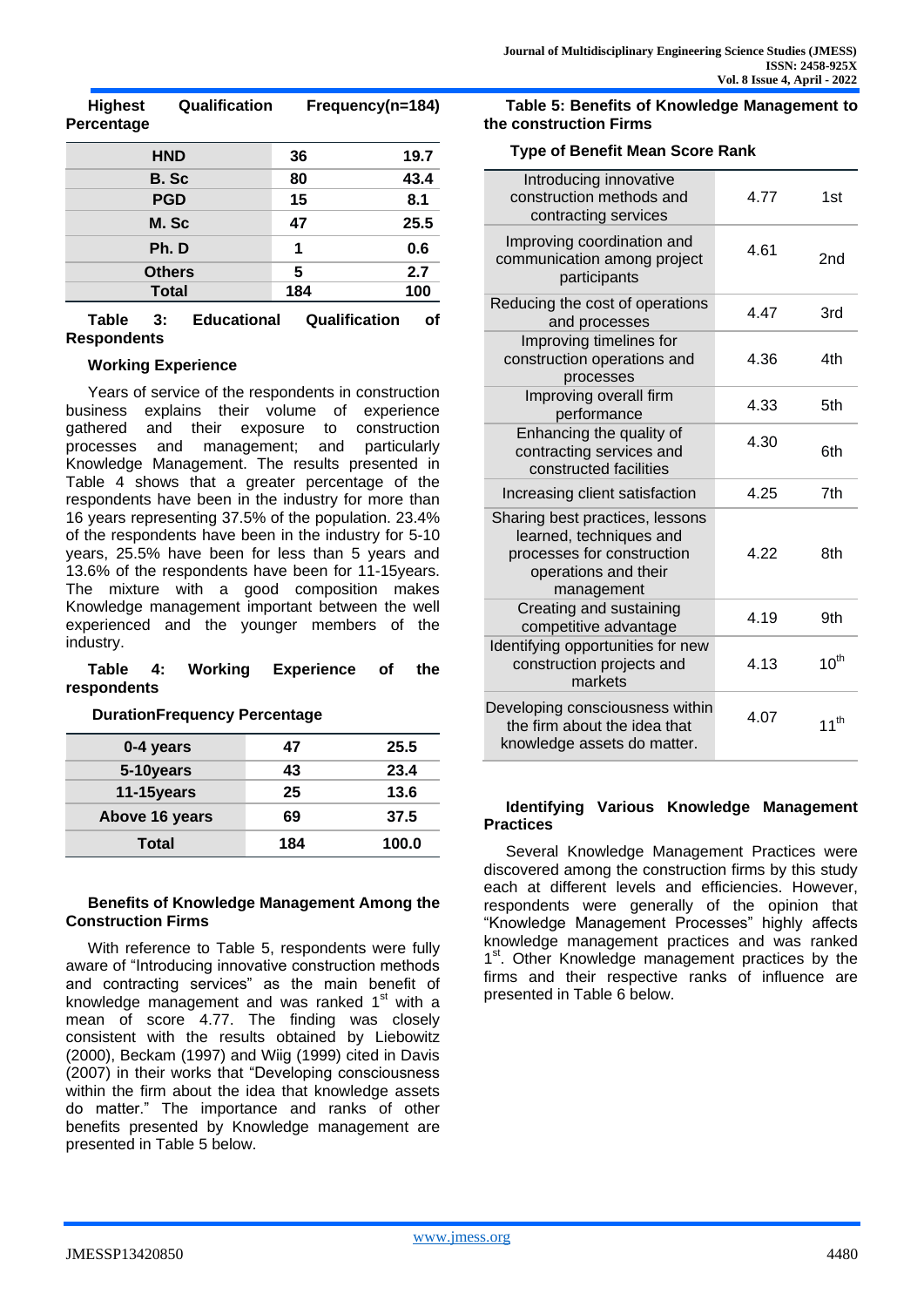#### **Table 6: Knowledge Management Practices by the Construction Firms**

# **Type of Practice Mean score Rank**

| <b>Knowledge Management</b><br><b>Processes</b>                                                                                                                                                               | 4.61 | 1 <sup>st</sup>  |
|---------------------------------------------------------------------------------------------------------------------------------------------------------------------------------------------------------------|------|------------------|
| Knowledge acquisition process                                                                                                                                                                                 | 4.27 | 2 <sup>nd</sup>  |
| Knowledge application process                                                                                                                                                                                 | 4 24 | 3 <sup>rd</sup>  |
| Knowledge protection process                                                                                                                                                                                  | 4.22 | 4 <sup>th</sup>  |
| Knowledge conversion process                                                                                                                                                                                  | 4.14 | $5^{\text{th}}$  |
| <b>Knowledge Management Enablers</b>                                                                                                                                                                          | 4.11 | 6 <sup>th</sup>  |
| Create new knowledge                                                                                                                                                                                          | 3.97 | 7 <sup>th</sup>  |
| Integrate fragmented flows of<br>knowledge                                                                                                                                                                    | 3.95 | $8^{\sf th}$     |
| Facilitate the rapid collection,<br>storage, and exchange of knowledge                                                                                                                                        | 3.94 | $9t_h$           |
| Improve collaboration and teamwork                                                                                                                                                                            | 3.90 | $10^{th}$        |
| Facilitate the storage, arrangement<br>and sharing of organizational<br>knowledge                                                                                                                             | 3.88 | $11^{th}$        |
| Intensify and expand interactions<br>among<br>its social actors                                                                                                                                               | 3.81 | $12^{th}$        |
| Increase transmission and response<br>speed in business and construction<br>operations by organizing<br>organizational knowledge and<br>making it available whenever and<br>wherever it is needed in the firm | 3.68 | $13^{\text{th}}$ |
| Overcome time and geographic<br>location constraints in<br>communication and coordination                                                                                                                     | 3.58 | 14 <sup>th</sup> |
| Improved the creation, search for,<br>accumulation and diffusion of<br>organizational knowledge                                                                                                               | 3.49 | 15 <sup>th</sup> |

## **Challenges Faced by Indigenous Firms in the Implementation of Knowledge Management**

Major barriers that influenced the effective implementation of KM were "Lack of proved method for carrying out project" ranked 1<sup>st</sup> with a mean score of 4.07. this was in agreement with Kelleher and Levene (2001). Other barriers were "Low involvement of police" which moderately affects the implementation of knowledge management and was ranked  $18<sup>th</sup>$  with a mean of 3.47.

## **Table 7 Challenges of Knowledge Management Practices among the Construction Firms**

## **Type of Challenge Mean Score Rank**

| Lack of proved method for<br>carrying out project in KM                          | 4.07 | 1st              |
|----------------------------------------------------------------------------------|------|------------------|
| Time needed and high cost of<br>implementing a KM system.                        | 3.98 | 2nd              |
| Organizational culture                                                           | 3.93 | 3rd              |
| Insufficient funding                                                             | 3.93 | 4th              |
| Lack of seeking advice                                                           | 3.91 | 5th              |
| The concept is unknown                                                           | 3.89 | 6th              |
| Lack of an incentive system                                                      | 3.84 | 7th              |
| Organizational structure                                                         | 3.82 | 8th              |
| Lack of incentives to encourage<br>knowledge sharing                             | 3.82 | 9th              |
| Low involvement of top<br>management                                             | 3.80 | $10^{th}$        |
| lack of networking                                                               | 3.80 | $11^{th}$        |
| Layout of work space                                                             | 3.79 | $12^{th}$        |
| Change of mentality needed to<br>use these systems.                              | 3.77 | 13 <sup>th</sup> |
| Employee resistance where the<br>organizations are trying to adopt<br>enterprise | 3.75 | 14 <sup>th</sup> |
| Employees not understanding the<br>benefits of KM                                | 3.75 | $15^{\text{th}}$ |
| Lack of standard work processes                                                  | 3.66 | 16 <sup>th</sup> |
| Not enough time                                                                  | 3.66 | 17 <sup>th</sup> |
| Low involvement of police                                                        | 3.47 | 18 <sup>th</sup> |

## **Existence of a Knowledge Management System Among the Construction Firms**

Results from the analysis show that 62% of the respondents indicated that there was a KM system available in their firms, 18.4% of the respondents indicated that there was no KM system available in their firms at the moment, but were working on one; 19.6% of the respondents indicated that there is no Knowledge management system established in their firms and were either working on one or are considering a possibility for its introduction.

# **Discussion of Finding**

Results obtained from the statistical analysis of the data generated from the respondents have shown that "Introducing innovative construction methods and contracting services" was the main benefit of knowledge management among the construction firms. This was closely consistent with the results obtained by Liebowitz (2000), Beckam (1997) and Wiig (1999) cited in Davis (2007) in their separate studies. "Knowledge management process" has been the major means of Knowledge management practice by the construction firms. There was also the challenge of "lack of proved method for carrying out project in KM" which is one of the important constraints to KM implementation by the firms.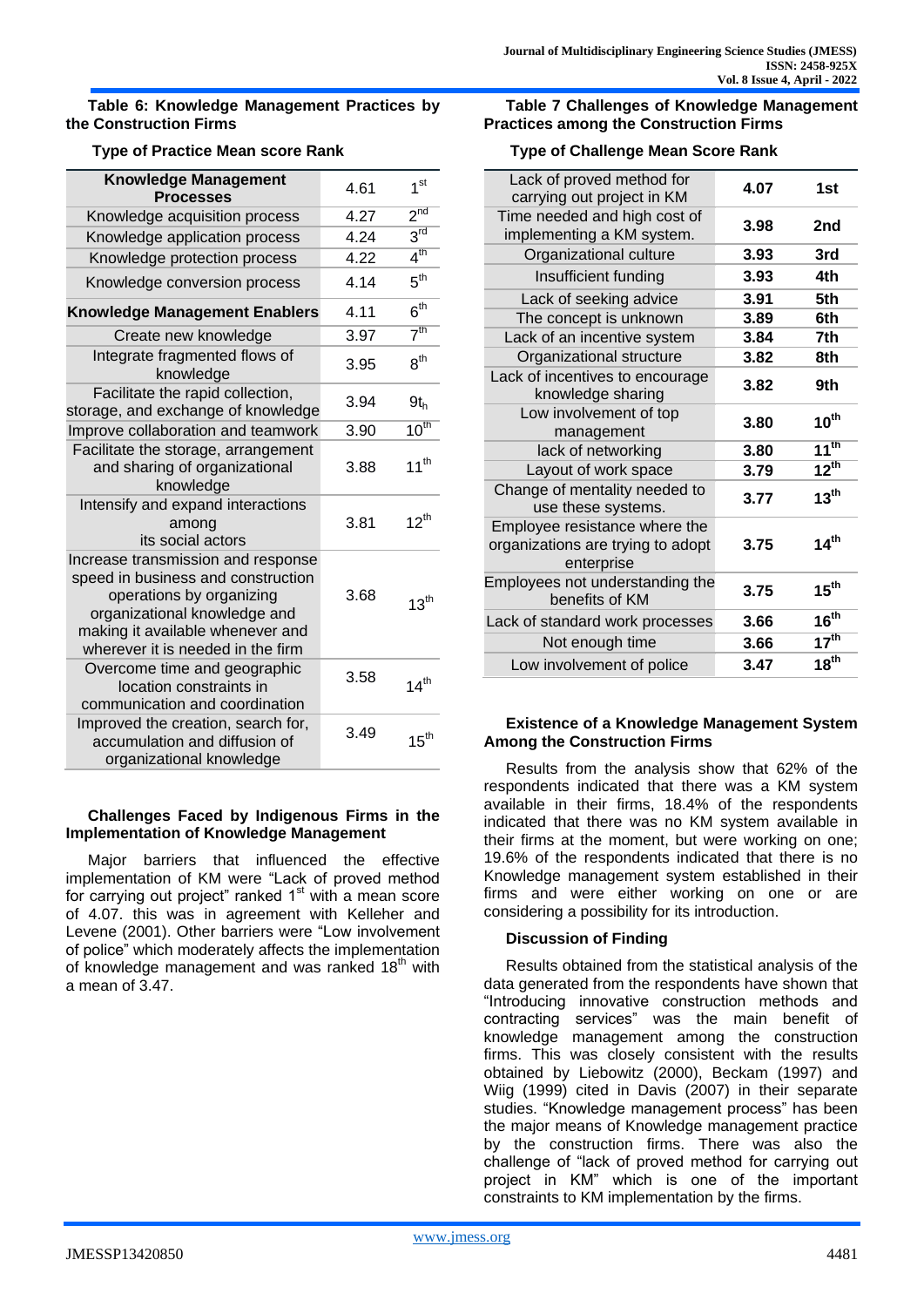#### **Summary of Findings**

Several benefits of KM were identified by this study. The most important of these benefits were introduction of innovative construction methods and contracting services among the firms, improving coordination and communication among project participants, reducing the cost of operations and processes, improving timelines for construction operations and processes, enhancing the quality of contracting services and constructed facilities among others. However, consciousness within the firms about the idea that 'knowledge assets do matter" as the benefit of knowledge management among the respondents were less developed.

A large percentage of the respondents believed that Knowledge Management is a methodology for the identification, optimization and active management for intellectual asset, while a small percentage sees ICT system as an important tool for the management of intellectual assets. Indigenous Companies largely recognizes knowledge management as a strategic asset. In addition, the study established that "Knowledge Management Processes" highly influences knowledge management while "improvement in the creation, search for, accumulation and diffusion of organizational knowledge" moderately affects knowledge management.

Several challenges in the level implementation of Knowledge management practices have been identified by the research. Major challenges included lack of proved method for carrying out project in KM, and low involvement of police which moderately affects implementation of knowledge management among the firms.

The existence of a KM system among the construction firms has also been established by the research in the majority of the firms. In a few others, there is no KM system available at the moment, but were working on one.

#### **Conclusion**

From the foregone analysis and discussions, it can be concluded that Knowledge management is an important component of the success of constructions firms in Katsina. This is particularly evident in the sets of benefits and advantages associated with its implementation. The firms very well practiced a number of KM processes. These however were not with a number of constraints. The most important of these constraints is the lack of proved method for carrying out project in KM.

#### **Recommendations**

In order to make the findings of this study useful to the society, the following recommendations are made for policy and for practical implementation to improve on the application of KM for companies to derive the maximum benefits out of KM.

1. There should be an enhanced KM awareness among employees of construction firms in order to allow for maximum participation among parties.

2. Modern ICT tools should be provided by construction firms. This will enable knowledge generation, capturing and processing with effectiveness. The use of standard practices platforms to capture and share knowledge in order to prevent loss of project knowledge should be encouraged.

3. Innovation and knowledge creation, building of right knowhow and expertise, and the use of knowledge in decision making should be encouraged.

4. Government should make favorable policy that will enhance the regulation and implementation of knowledge management among businesses in the country.

#### **References**

Anumba, C. J., Egbu, C. O., & Carrillo, P. M. (2005). Knowledge Management in Construction. United Kingdom: Blackwell publishing limited.

Bartlett, J. E., Kotrlik, J.W., and Higgins, C. C. (2001). Organizational Research: *Determining Appropriate Sample Size in Survey Research.*  Information technology, learning and performance journal, 16 (4) 43-50.

Dainty, A., (2007) Understanding Construction Employment: The Need for a Fresh Research Agenda. *Personnel Review,* Vol.36, No.4, pp. 501- 508.

Davis, R, Watson, P., Man, L.C, (May 2007). KM for the Quantity Surveying Profession. *Integration of Surveying Services FIG Working Week 2007*. (pp. 13- 17,). China: Hong Kong SAK.

Egan, J. (1998). Rethinking Construction. *Report of the Construction Task Force on the Scope for Improving the Quality and Efficiency of the UK Construction Industry*, Department of the Environmental, Transport and the Region, London.

Egbu, C. O., Anumba C. J., & Carrillo, P. M. (2005). Introduction to Knowledge Management, In Anumba, C.J., Egbu, C.O., & Carrillo, P.M. (EDS) *Knowledge Management in Construction*. Oxford, Blackwell.

Fellows, R. and Liu, A. (1997) *A Culture-Based Approach to the Management of Conflict*

*on Multi-National Construction Projects: Participants and Performance.*

International Conference on Multi-National Construction Projects, Shanghai,

China, Nov. 21-23.

Kelleher, D. and Levene, S. (2001). KM: *A Guide to Good Practice*. British Standard Institute, London.

Kim, S. (2014). Impacts of Knowledge Management on the Organizational Success. *KSCE J. Civ. Eng.,* 18, 1609–1617